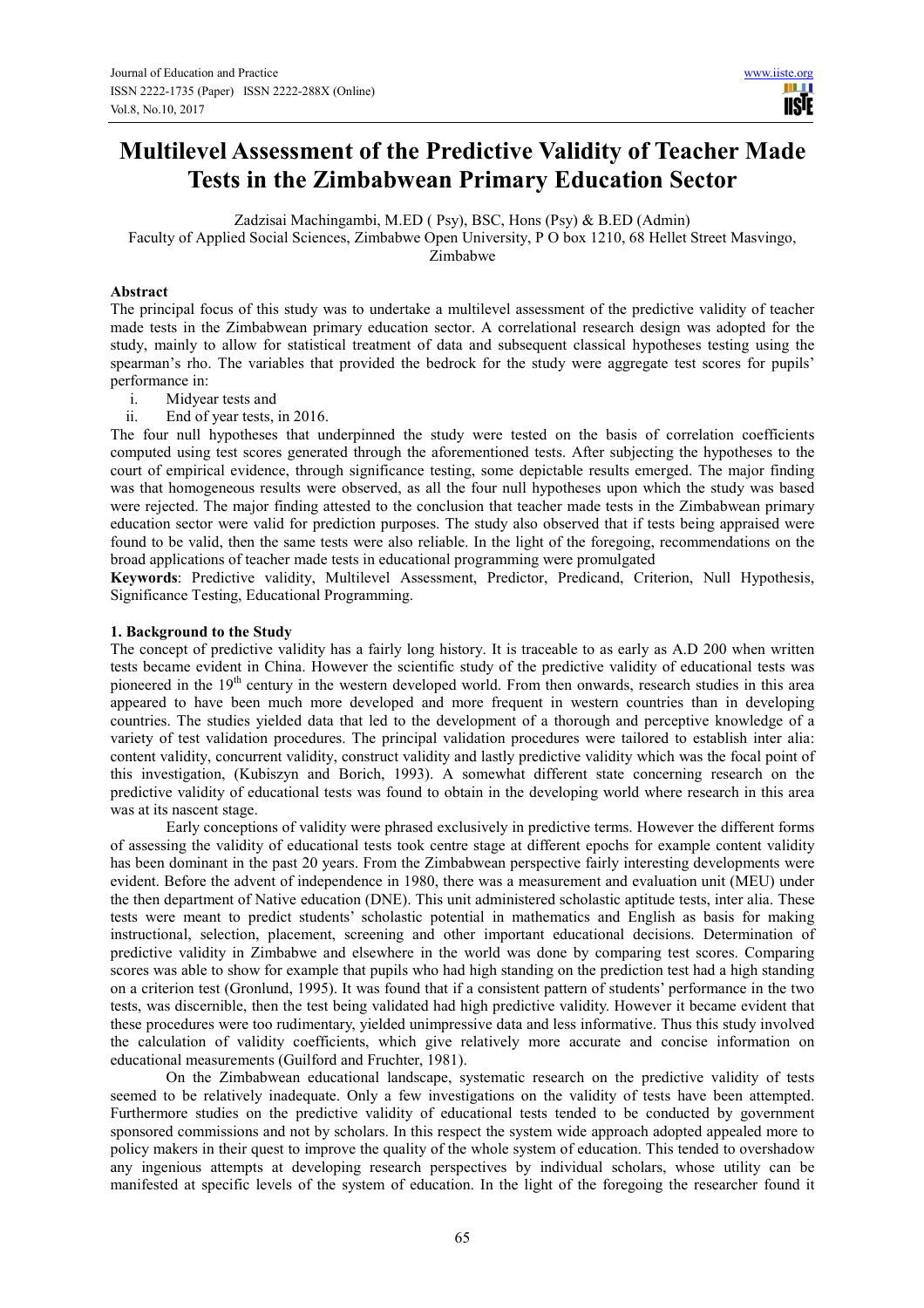inevitably compelling to engage in the assessment of the predictive validity of teacher made tests in Zimbabwe.

#### **2. Statement of the Problem**

At all levels of the Zimbabwean primary education sector many critical students selection, placement, curriculum, educational counselling, instructional and administrative decisions are made on the basis of the teacher made tests. Thus this study attempts to ascertain the predictive validity of these tests. The quality of educational decisions is inextricably dependent on the validity of teacher made tests, inter alia, hence the need for this investigation.

#### **3. Conceptual Framework**

Teacher made tests in Zimbabwe, are the tests generated by teachers themselves for a variety of applications in the classroom and in school settings. Teacher made tests fall under the broad category of educational tests. Many authors agree that a test is a measuring device, procedure or sample behavior that tells us something and not everything about some class of behavior (Gronlund and Linn, 1995; Gay, 1980; Cohen and Swerdlik, 2005). Teacher made tests in Zimbabwe are also referred to as classroom tests. Teacher made tests differ markedly with standardized tests in terms of universality and scope of application. Whereas teacher made tests (TMT) are criterion referenced and used basically for formative evaluation, standardized tests are norm-referenced and principally used for summative evaluation particularly at the end of a cycle of educational experiences, for example primary education, (Mpofu,1990).

Gronlund and Linn (1995) observed that regardless of the type of assessment used or how the results are used, all assessments should possess certain characteristics; the most essential of these is validity. This preposition serves to underpin the significance of this study, and draws us to the concept of validity in particular. Validity in general is concerned with how well a test instrument measures what it is designed to measure (Ormrod, 2000).

According to Thondike and Hagen (1997) a test is only valid for a specific purpose. To this effect this study only sought to establish the predictive validity of teacher made tests in the Zimbabwean educational sector. Many authors (Gay, 1980; Thorndike and Hagen, 1997; Kubyszn and Borich, 2000; and Gronlund, 1985) regard the major function of predictive validity when applied to psychological testing and assessment as that of predicting an individual's performance on some subsequent criteria. Ormrod (2000) highlights four basic assumptions that underlie any predictive validity study, and indeed that guided this investigation. The first precondition is that at least two variables must exist for prediction to be possible. Secondly, there must be a time lapse between the application of the test being validated and the criterion measure. The correlation coefficient obtained is likely to be influenced by factors such as intervening learning between measurements and improvement in maturation levels, reliability of the instruments used and the distribution of scores.

The variables that were treated in this study were the aggregate marks for the four examinable subject areas: Mathematics, Shona, English and General Paper. The aggregate marks for the subsamples of twenty pupils were collected in June and November 2016 respectively and subsequently correlated. The four subsamples were collected in four districts of Masvingo Province. The four rural primary schools selected were typical of most rural primary schools across Zimbabwe. The diagram below attempts to place the current study into a clear theoretical and conceptual perspective.

Diagramatic illustration of the theoretical and conceptual framework that guided the study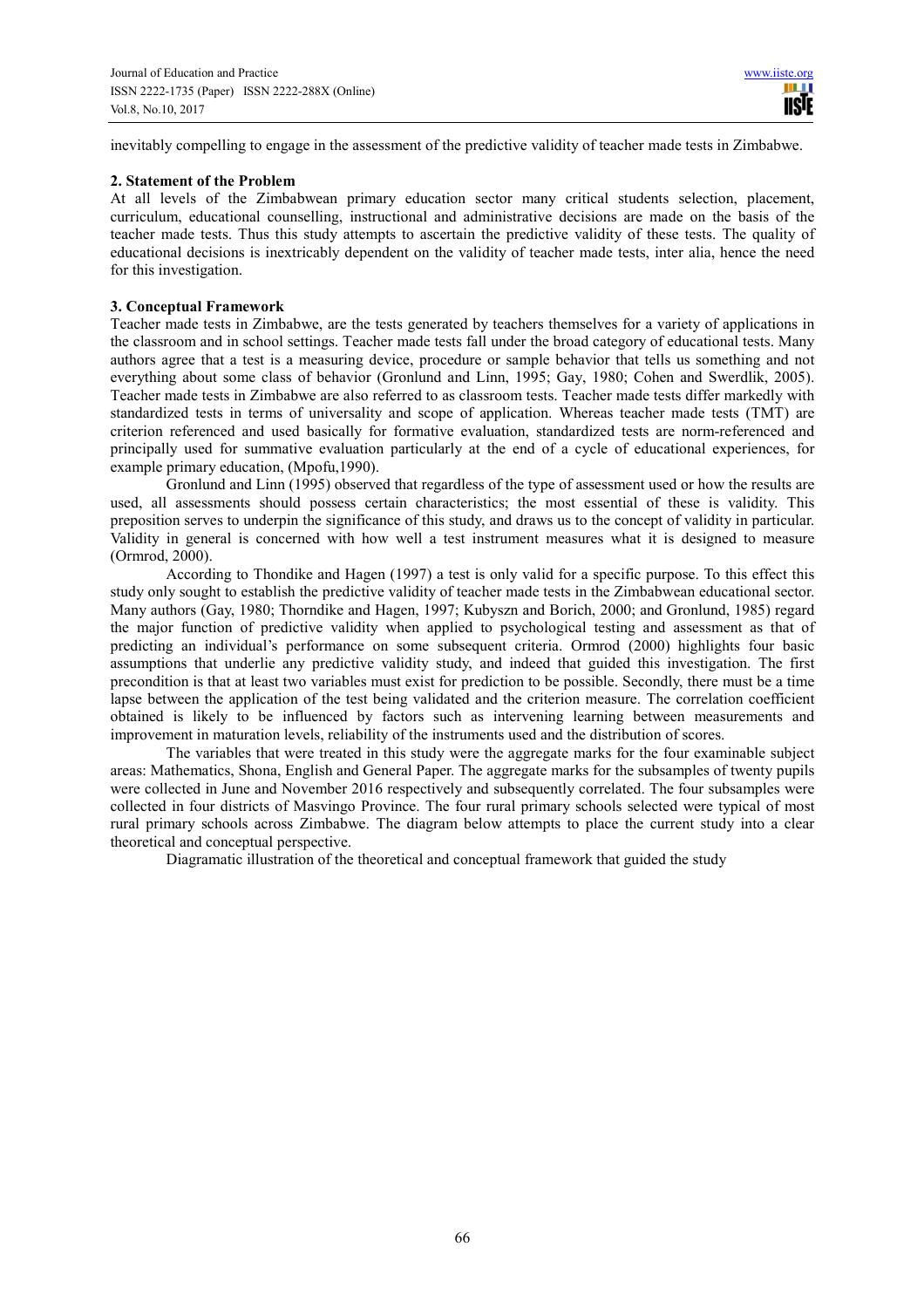

#### **4. Hypotheses**

Some hypotheses were considered on the basis of the main problem for the study. These have been stated below in null form for the purposes of statistical treatment of data.

 $Ho<sub>1</sub>$ . There is no significant relationship between grade two pupils' performance in midyear tests and end of year tests.

*Ho***2**: Grade four pupils' midyear test scores do not correlate significantly with end of year test scores for the same pupils.

Ho<sub>3</sub>: The correlation coefficient for primary grade five pupils' performance in midyear tests and end of year tests is not significant.

Ho<sub>4</sub>: There is no significant relationship between primary pupils' performance in midyear tests and end of year tests at grade six level.

#### **5. Significance of the Study**

This study was considered significant in several respects. It attempted to assess the predictive validity of teacher made tests in the Zimbabwean education sector. Specifically the study sought to establish the predictive validity of teacher made midyear tests across four levels of the Zimbabwean primary education system. The study was considered significant because efforts to improve validity of tests inevitably result in an improvement of reliability of the tests in question (Omrod, 2000). However the other way round is not always correct, a reliable test is not necessarily valid (Guilford and Fruthcher, 1981).

The study was also significant from a methodological stand point. It applied an unusual technique of studying relationships between variables. Instead of employing the traditional methods of comparative analysis using mean scores or and percentages, this study adopted a correlational statistical design to allow for more precise and intense study of the phenomenon under investigation (Cohen and Swerdlik, 2005).

This study was considered important in the sense that it was confined to a specific sector and levels of education as opposed to studies which to focus on the whole system of education. Specifically it was beamed at grades 3, 4, 5 and 6 of the primary education sector. Consequently knowledge generated through the study was deemed critically useful to policy makers, school managers, teachers themselves, central government, multilateral agencies in general and the Zimbabwe school examination council (ZIMSEC) in particular. However measurement of predictive validity of teacher made tests was done within the context of the dynamics of the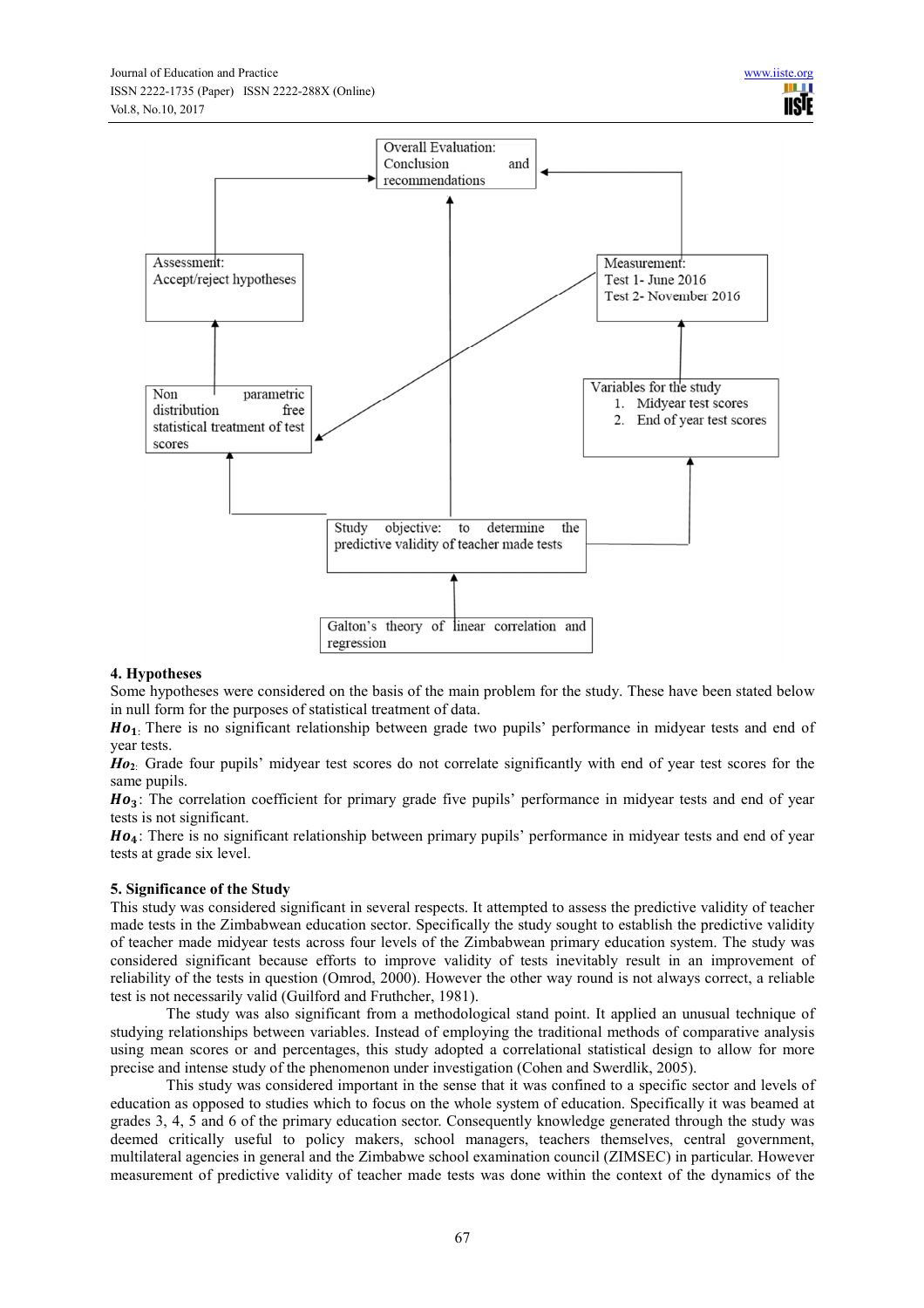education system that prevailed at the time of the study. Hence it is these critical considerations that underpinned the study.

#### **6. Review of Related Lliterature**

Before and after independence in 1980 no visible effort was apparent to measure the validity of teacher made tests in the Zimbabwean primary education sector (ZPES). As a result, systematic research in this area appeared to be missing. Hence in exploring related studies on the validity of teacher made tests, a recourse was made to studies conducted in other countries, mostly western countries were in research in this area seemed more developed.

After a series of studies, Gay (1980) reported on the graduate record examination that was used to select students for admission to graduate schools. The major assumption was that students obtaining a score of 1000 and above had a higher probability of succeeding in the graduate school. The study cited above differed from this study in that the time interval for prediction of success was fairly long. However the predictive function of the graduate record examination (GRE) and teacher made midyear tests in the current study were found to be essentially similar in that they provided useful insights into the possible performance of students in future criteria of success. It follows therefore that the graduate record examination (GRE) subsumed a wide range of faculties and lacked predictive validity in any specific areas. Similarly the aggregate scores that formed basis for computing correlation coefficients, were derived from a wide range of subject disciplines that constitute the primary education curriculum.

In 1973, Marjundar headed the National Council in New Dehli, India which undertook to test, a priori, and the predictive validity of the newly constructed mathematics creative test series that was being developed under the Department of Sciences for utilization in the national talent search scheme. The study relied on two tests, one which served as predictor and the other as the criterion. The predictor test was administered to group of 60 higher secondary school students in August 1973. The same group was retested in December of the same year and results were subsequently analysed and published. The findings revealed that the null hypotheses upon which the study was based were rejected since the mathematics creative test proved to be a good predictor of performance in the criterion test. Quite outstanding parallels are discernible between the two studies i.e the one described above and the current one. Firstly the time lapse and timing between measurement of the predictor and criterion variables was approximately the same i.e about six months stretching from midyear to end of year. Secondly and more importantly the purpose of the study was similar to the current study in that it sought to establish the predictive validity of educational tests. Lastly the two studies shared common ground in that they were premised on null hypotheses.

In the year that followed, Bennet, Seashore and Wesman (1974) as reported in Hopkins (1976) conducted an investigation in the United States of America to find out the extent to which a battery of differential aptitude tests (DATS) scores correlated with occupational and academic achievement. The study concluded that differential aptitude tests were good predictors of occupational success. However in yet another study MacNemer (1964) in Hopkins and Stanely (1981) illustrated that the superiority of differential aptitude tests for predicting academic success was small since there exists a great commonality among abilities required to succeed in most academic disciplines. The picture that emerged was that both the general aptitude tests (GAT) and graduate record examinations (GRE) tended to obscure prediction in specific areas of interest. This study shares the same limitation since in all instances overall performance was considered for both individual pupils and for groups.

MacGall (1977) set out to investigate the extent to which the childhood I.Qs predicted adult educational and occupational success. The findings were that I.Qs obtained for a sample of children between 3 and 18 years of age were found to be significant predictors of educational and occupational status at 26 years of age and older. The study also found that I.Qs obtained at the age of 5 correlated highly with adult I.Qs giving a correlation index of 0.5 or higher. The foregoing conclusions seem to concur with the findings of a study by MacNemer in 1964. The two studies observe that, there exists a great commonality among abilities required for academic and occupational success and intelligence is one such ultimately underlying factor. However the dilemma in Zimbabwe is that psychometric measurements of such aspects as I.Qs etc are not commonly carried out in the school life cycle of most children.

It was possible to conclude from these studies that factors that affect predictive validity of teacher made tests are varied. Quite interestingly, most prediction studies tended to produce results showing significant correlations between the test being validated and the criteria of success, (Torrance, 1972; Kelvin et al., 2008; Kinyua and Okunya, 2014). This study then sought to establish whether teacher made tests at primary school level were good predictors of pupils' performance in end of year examinations.

# **7. Methodology**

The correlational research design was adopted for this study. It was deemed appropriate since it satisfies one of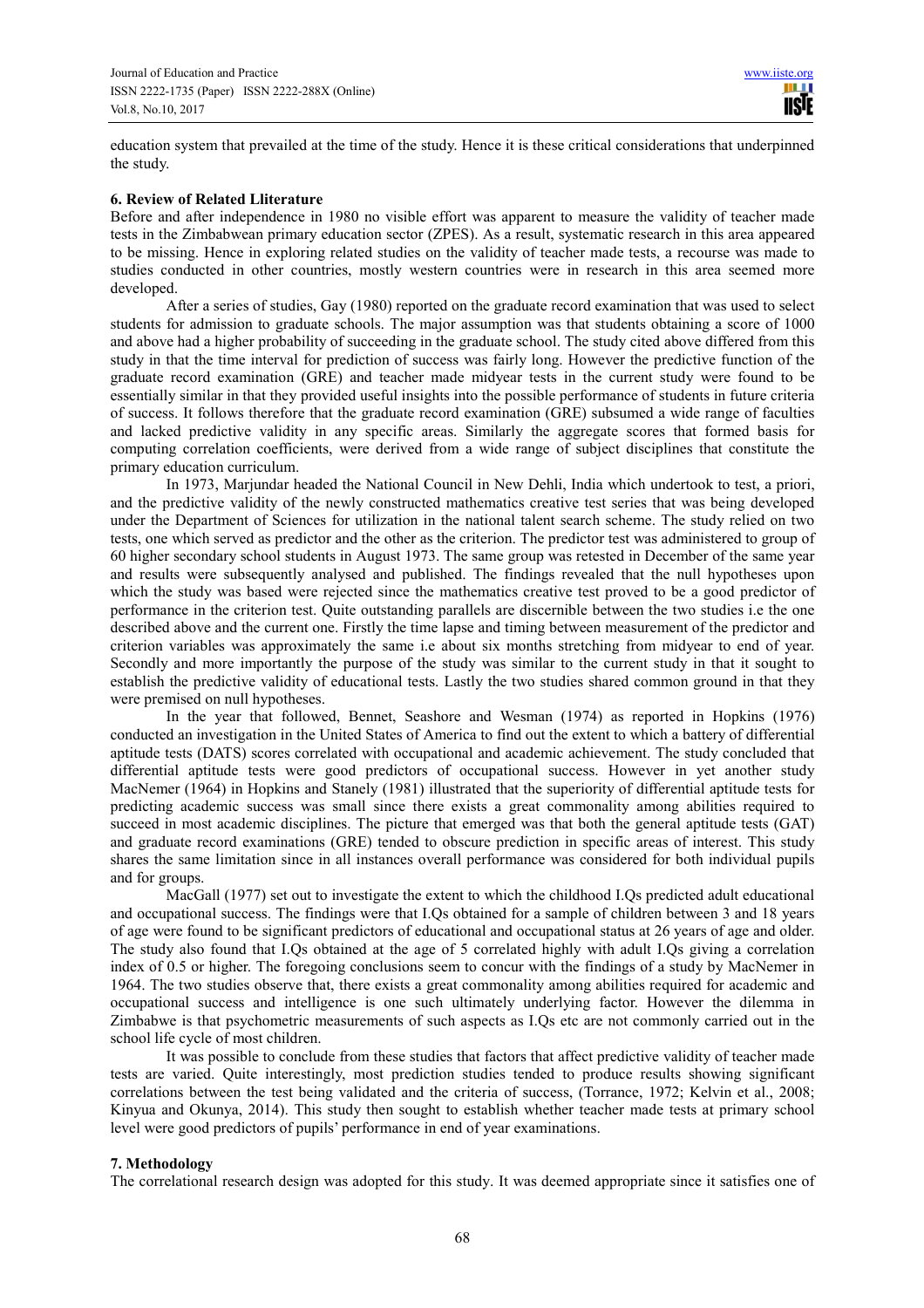the primary purposes of social sciences, that of discovering relationships amongst phenomena with the ultimate view to predicting and controlling their occurrence (Robson, 1993). Assessment of predictive validity was based on performance scores generated through teacher made tests. Consequently a questionnaire was designed to capture scores on pupils' performance. It was on the basis of these test scores that correlation coefficients were computed to determine if teacher made tests were valid for prediction purposes.

#### *7.1Sample*

The study was based on a sample of 80 students. This was further broken down into subsamples of 20 students per level. The four subsamples of 20 pupils were distributed among the four districts from Masvingo Province that formed the focal point of this investigation. The subsamples were generated randomly while the four districts and four schools were purposefully sampled for convenience and feasibility reasons. Both the teachers who set the teacher made tests and the students upon whom the performance was analysed were typical of teachers and pupils elsewhere in the country. Consequently results yielded by the study were basis for credible generalizations applicable to the Zimbabwean primary education sector.

# *7.2 Instrumentation*

The major information gathering instrument was the questionnaire. Basically the questionnaire was in the form of a score sheet on which scores were entered. Scores entered were aggregate marks on pupils' performance in the four disciplines of the primary education curriculum. Two sets of scores were elicited for each pupil for performance on the predictor and criterion tests. The questionnaire in the form described above was used to collect information on four subsamples obtaining at only four levels of the primary education sector. Both the predictor and criterion tests were teacher made tests.

# *7.3 Data analysis*

The variables that were treated in this study were aggregate marks for the four examinable faculties: Mathematics, English, General Paper and Shona. Two sets of aggregate marks were generated for each subgroup of 20 students sampled at each of the grade levels (3-6). Overall performance scores collected in June and November, 2016 were subsequently correlated using the spearman's rho computational formula:

#### $Rho = 1 - \frac{6 \sum D^2}{n(n^2 - 1)}$ .  $n(n^2-1)$

Thus null hypotheses were then tested at the 0, 05 level of significance using Guilford and Fruchter's table K. It was then possible to accept or reject the null hypotheses.

# **8. Major Findings of the Study**

This section reports on the major findings of the study. Along the process outstanding observations based on interpretation of the findings are also unveiled.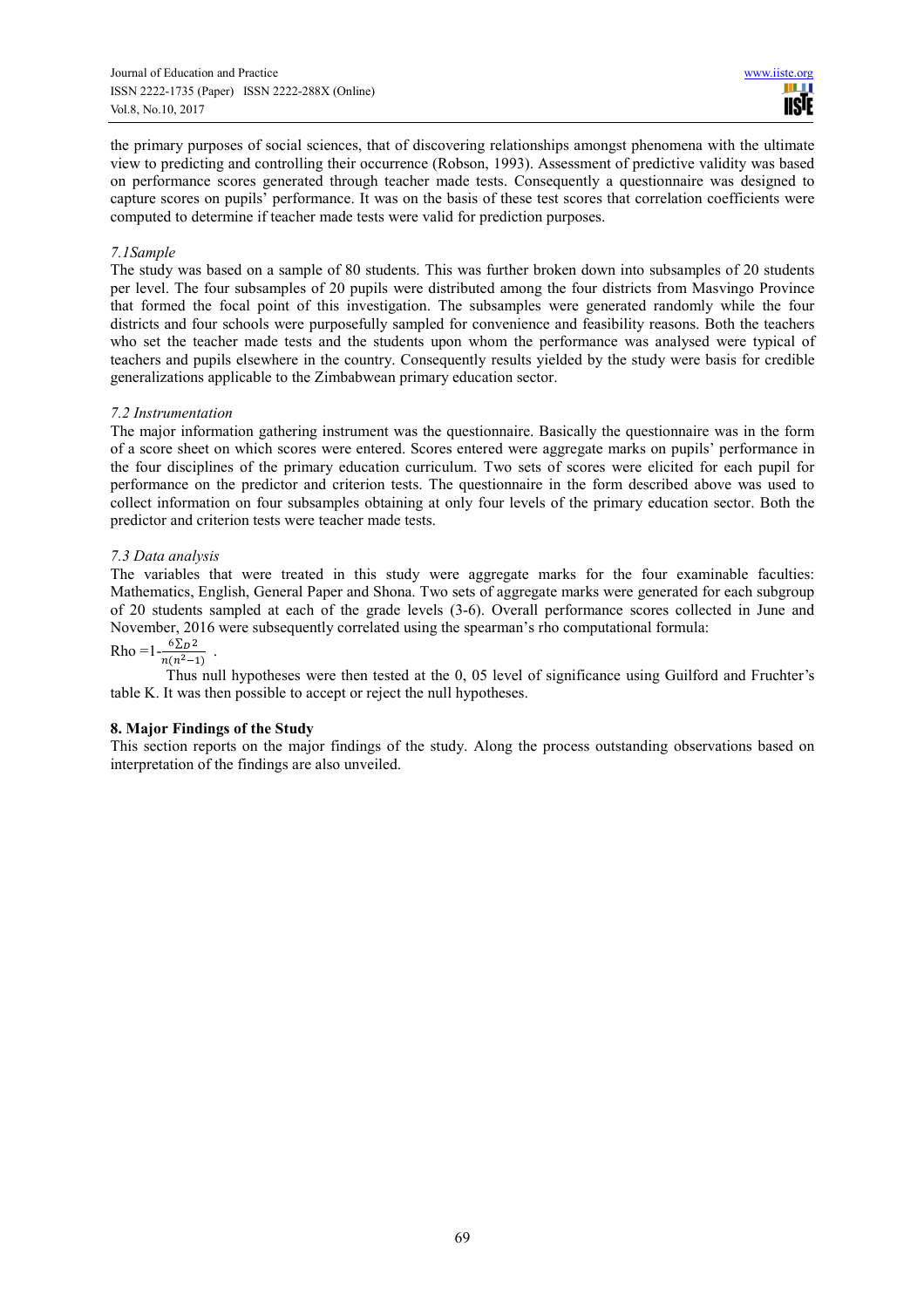# 8.1 Summary of findings on  $Ho_1$  using spearman's (rho).

Table 1. Aggregate tests scores for pupils' performance in teacher made midyear and end of year tests at grade 3 level  $(N=20)$ 

| <b>Student Number</b> | Sex            | Aggregate        | mark/midyear | Aggregate Mark/end of year tests |  |  |  |
|-----------------------|----------------|------------------|--------------|----------------------------------|--|--|--|
|                       |                | tests(predictor) |              | (predicand)                      |  |  |  |
| $\mathbf{1}$          | $\overline{F}$ | 262              |              | 278                              |  |  |  |
| $\sqrt{2}$            | $\overline{F}$ | 283              |              | 260                              |  |  |  |
| $\overline{3}$        | ${\bf F}$      | 187              |              | 225                              |  |  |  |
| $\overline{4}$        | $\overline{F}$ | 168              |              | 190                              |  |  |  |
| $\overline{5}$        | $\overline{F}$ | 70               |              | 115                              |  |  |  |
| 6                     | $\overline{F}$ | 188              |              | 262                              |  |  |  |
| $\overline{7}$        | $\overline{F}$ | 228              |              | 260                              |  |  |  |
| $8\,$                 | ${\bf F}$      | 241              |              | 267                              |  |  |  |
| $\overline{9}$        | ${\bf F}$      | 103              |              | 178                              |  |  |  |
| 10                    | $\overline{F}$ | 262              |              | 282                              |  |  |  |
| 11                    | M              | 79               |              | 90                               |  |  |  |
| 12                    | M              | 225              |              | 238                              |  |  |  |
| 13                    | M              | 271              |              | 291                              |  |  |  |
| 14                    | M              | 120              |              | 181                              |  |  |  |
| 15                    | M              | 281              |              | 308                              |  |  |  |
| 16                    | M              | 213              |              | 251                              |  |  |  |
| 17                    | M              | 158              |              | 193                              |  |  |  |
| 18                    | M              | 152              |              | 140                              |  |  |  |
| 19                    | M              | 238              |              | 269                              |  |  |  |
| 20                    | M              | 269              |              | 312                              |  |  |  |
| Possible mark         |                | 400              |              | 400                              |  |  |  |

The data on table 1 above was used to calculate Spearman's correlation coefficient on table 2 as basis for testing the first null hypothesis  $(Ho_1)$ .

Table 2. Calculation of Spearman's rho to determine the predictive validity of teacher made tests at grade 3 level of the Zimbabwean Primary Education Sector.

| $\mathbf X$ | Y   | Rank(X)          | Rank(Y)                 | ${\bf D}$        | $D^2$            |
|-------------|-----|------------------|-------------------------|------------------|------------------|
| 262         | 278 | 16               | 16                      | $\boldsymbol{0}$ | $\boldsymbol{0}$ |
| 283         | 260 | 20               | 12                      | $+8$             | 64               |
| 187         | 225 | $8\,$            | $8\,$                   | $\mathbf{0}$     | $\boldsymbol{0}$ |
| 168         | 190 | $\boldsymbol{7}$ | $\sqrt{6}$              | $+1$             | $\mathbf{1}$     |
| 70          | 115 | $\mathbf{1}$     | $\overline{2}$          | $-1$             | $\mathbf{1}$     |
| 198         | 262 | 9                | 13                      | $-4$             | 16               |
| 228         | 260 | 12               | 12                      | $\boldsymbol{0}$ | $\boldsymbol{0}$ |
| 241         | 267 | 14               | 14                      | $\boldsymbol{0}$ | $\boldsymbol{0}$ |
| 103         | 178 | $\overline{3}$   | $\overline{4}$          | $-1$             | $\mathbf{1}$     |
| 262         | 282 | 16               | 17                      | $-1$             | $\mathbf{1}$     |
| 79          | 90  | $\overline{2}$   | $\mathbf{1}$            | $+1$             | $\mathbf{1}$     |
| 225         | 238 | 11               | 9                       | $+2$             | $\overline{4}$   |
| 271         | 291 | 18               | 18                      | $\boldsymbol{0}$ | $\boldsymbol{0}$ |
| 120         | 181 | $\overline{4}$   | $\overline{5}$          | $-1$             | $\mathbf{1}$     |
| 281         | 308 | 19               | 19                      | $\boldsymbol{0}$ | $\boldsymbol{0}$ |
| 213         | 251 | 10               | 10                      | $\boldsymbol{0}$ | $\boldsymbol{0}$ |
| 158         | 193 | 6                | 7                       | $-1$             | $\mathbf{1}$     |
| 152         | 140 | 5                | $\overline{\mathbf{3}}$ | $+2$             | $\overline{4}$   |
| 238         | 269 | 13               | $\overline{15}$         | $-2$             | $\overline{4}$   |
| 269         | 312 | 17               | 20                      | $-3$             | 9                |
|             |     |                  |                         |                  | $\sum D^2 = 108$ |

Spearman's rho =  $1 - \frac{6 \sum D}{n(n^2-1)}$  $rho = 1 - \frac{6 \times 108}{20(20^2 - 1)}$ Therefore rho =  $0.92$ 

Table 2 above depicts the calculation of the spearman's correlation coefficient (rho). The hypothesis that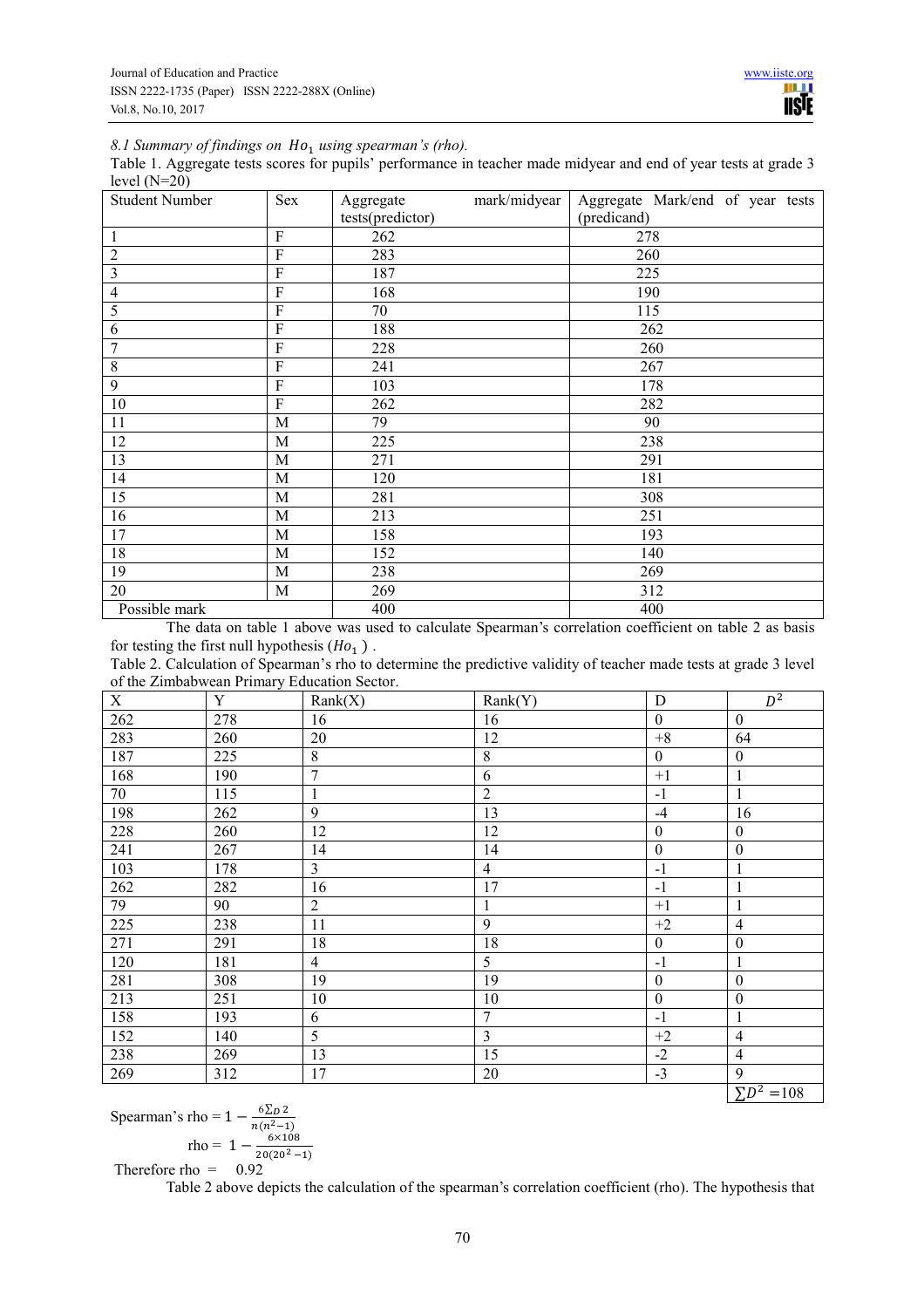stated that: there was no significant relationship between grade 3 pupils' performance in midyear and end of year tests was tested. The observed value of 0.92 was located within the critical region, since at the 0.05 confidence level and for 20 degrees of freedom a critical value of 0.377 was established. Hence the null hypothesis was rejected. In conclusion midyear teacher made tests were valid for prediction purposes at grade 3 level.

|                      | Table 3. Agglegate lest scores for pupils - performance in imayear and end or year lests at grade 4 fever (19–20) |                               |                                  |  |  |  |
|----------------------|-------------------------------------------------------------------------------------------------------------------|-------------------------------|----------------------------------|--|--|--|
| Student number       | Sex                                                                                                               | Aggregate mark/ midyear tests | Aggregate mark/ end of year test |  |  |  |
|                      |                                                                                                                   | (predictor)                   | (predicand)                      |  |  |  |
| 1                    | $\mathbf{F}$                                                                                                      | 215                           | 209                              |  |  |  |
| $\overline{2}$       | F                                                                                                                 | 258                           | 217                              |  |  |  |
| 3                    | F                                                                                                                 | 250                           | 216                              |  |  |  |
| $\overline{4}$       | $\mathbf{F}$                                                                                                      | 249                           | 245                              |  |  |  |
| 5                    | F                                                                                                                 | 228                           | 208                              |  |  |  |
| 6                    | $\overline{F}$                                                                                                    | 318                           | 296                              |  |  |  |
| 7                    | F                                                                                                                 | 271                           | 264                              |  |  |  |
| $8\phantom{1}$       | F                                                                                                                 | 218                           | 178                              |  |  |  |
| 9                    | $\mathbf{F}$                                                                                                      | 301                           | 285                              |  |  |  |
| 10                   | $\mathbf{F}$                                                                                                      | 344                           | 310                              |  |  |  |
| 11                   | M                                                                                                                 | 314                           | 295                              |  |  |  |
| 12                   | M                                                                                                                 | 236                           | 219                              |  |  |  |
| 13                   | M                                                                                                                 | 193                           | 211                              |  |  |  |
| 14                   | M                                                                                                                 | 200                           | 196                              |  |  |  |
| $\overline{15}$      | M                                                                                                                 | 159                           | 150                              |  |  |  |
| 16                   | M                                                                                                                 | 242                           | 190                              |  |  |  |
| 17                   | M                                                                                                                 | 250                           | 219                              |  |  |  |
| 18                   | M                                                                                                                 | 196                           | 196                              |  |  |  |
| 19                   | M                                                                                                                 | 224                           | 244                              |  |  |  |
| 20                   | M                                                                                                                 | 88                            | 96                               |  |  |  |
| <b>POSSIBLE MARK</b> |                                                                                                                   | 400                           | 400                              |  |  |  |

| 8.2 Summary of findings on $Ho2$ using the Spearman's (rho) |  |  |  |  |  |
|-------------------------------------------------------------|--|--|--|--|--|
|-------------------------------------------------------------|--|--|--|--|--|

Table 3.Aggregate test scores for pupils' performance in midyear and end of year tests at grade 4 level (N=20)

Data presented on table 3 above provided the basis for calculation of the Spearman's correlation coefficient as reflected on table 4 below. The second null hypothesis  $(Ho<sub>2</sub>)$  was then tested. Table 4. Calculation of the Spearman's (rho) to determine the predictive validity of teacher made midyear tests

|     | at grade 4 level. |                  |                |                  |                           |  |  |
|-----|-------------------|------------------|----------------|------------------|---------------------------|--|--|
| X   | Y                 | Rank(X)          | Rank(Y)        | D                | $D^2$                     |  |  |
| 215 | 209               | 6                | $\,$ 8 $\,$    | $-2$             | $\overline{4}$            |  |  |
| 258 | 217               | 15               | 11             | $+4$             | 16                        |  |  |
| 250 | 216               | 14               | 10             | $+4$             | 16                        |  |  |
| 249 | 245               | 12               | 15             | $-3$             | 9                         |  |  |
| 228 | 208               | 9                | $\overline{7}$ | $+2$             | $\overline{4}$            |  |  |
| 318 | 296               | 19               | 19             | $\mathbf{0}$     | $\mathbf{0}$              |  |  |
| 271 | 264               | 16               | 16             | $\mathbf{0}$     | $\mathbf{0}$              |  |  |
| 218 | 178               | $\tau$           | 3              | $+4$             | 16                        |  |  |
| 301 | 285               | 17               | 17             | $\mathbf{0}$     | $\mathbf{0}$              |  |  |
| 344 | 310               | 20               | 20             | $\mathbf{0}$     | $\mathbf{0}$              |  |  |
| 314 | 295               | 18               | 18             | $\boldsymbol{0}$ | $\boldsymbol{0}$          |  |  |
| 236 | 219               | 10               | 13             | $-3$             | 9                         |  |  |
| 193 | 211               | $\mathfrak{Z}$   | 9              | $-6$             | 36                        |  |  |
| 260 | 195               | 5                | 5              | $\mathbf{0}$     | $\mathbf{0}$              |  |  |
| 159 | 150               | $\boldsymbol{2}$ | $\overline{2}$ | $\mathbf{0}$     | $\mathbf{0}$              |  |  |
| 242 | 190               | 11               | $\overline{4}$ | $+7$             | 49                        |  |  |
| 250 | 219               | 14               | 13             | $+1$             | 1                         |  |  |
| 196 | 196               | $\overline{4}$   | 6              | $-2$             | $\overline{4}$            |  |  |
| 224 | 244               | 8                | 14             | $-6$             | 36                        |  |  |
| 88  | 96                | 1                | 1              | $\boldsymbol{0}$ | $\theta$                  |  |  |
|     |                   |                  |                |                  | $\sum \overline{D^2=200}$ |  |  |

Spearman's rho  $=$  $n(n^2-1)$  $rho = 1 - \frac{6 \times 200}{20(20^2 - 1)}$ Therefore rho =  $0.85$ 

Table 4 above shows the computation of Spearman's correlation coefficient (rho). The null hypothesis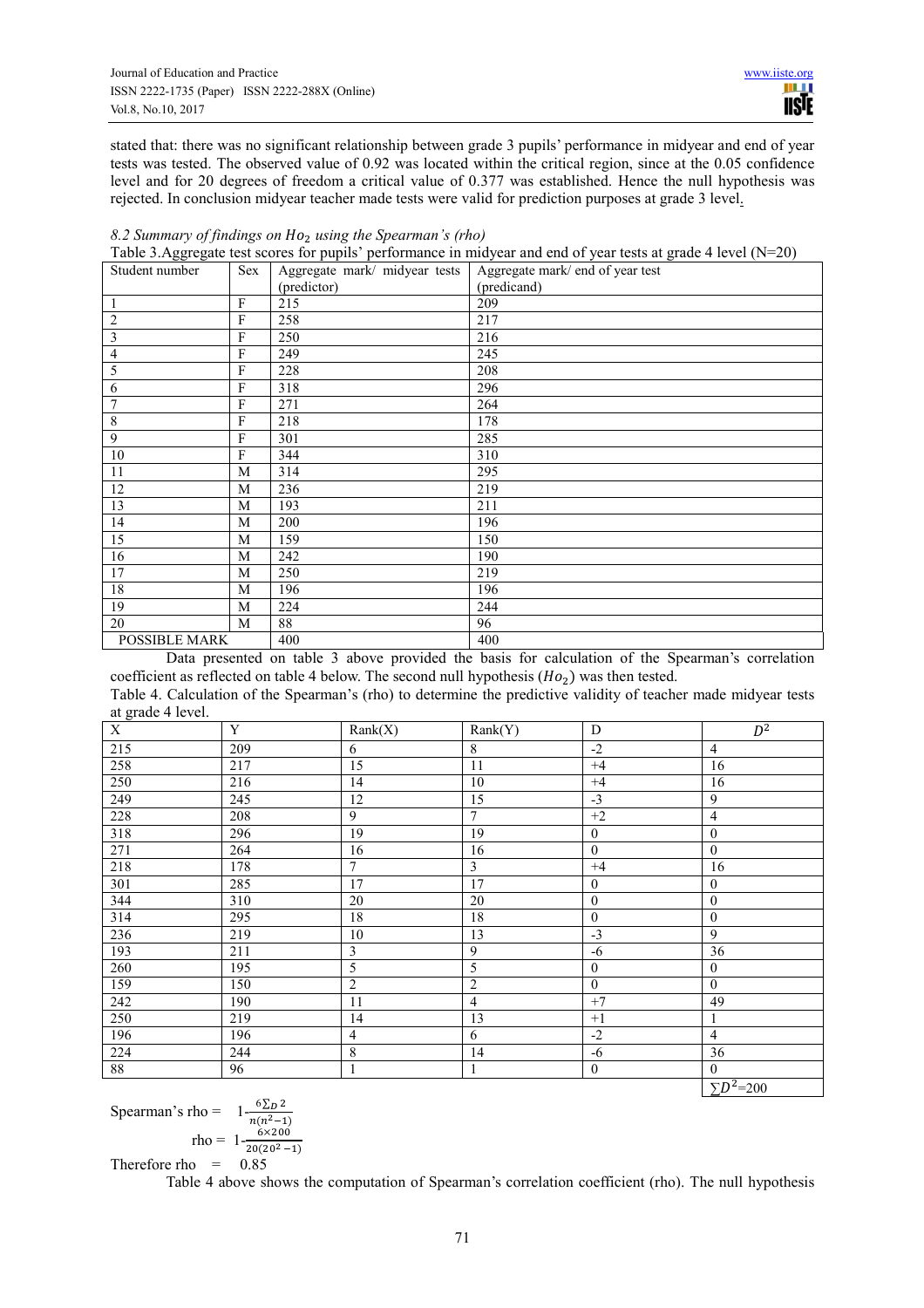$(Ho<sub>2</sub>)$  that stated that: there was no statistically significant relationship between pupils' performance in midyear and end of year tests was tested. For 20 degrees of freedom and at the 0.05 alpha level, a critical value of 0.377 was established. Since the observed value of 0.85 is located in the critical zone, the null hypothesis was rejected. Conclusively midyear teacher made tests were found to be valid for predicting pupils' performance in end of year tests at grade 4 level.

*8.3 Summary of findings on using Spearman's (rho).*  Table 5. Aggregate test scores for pupils' performance in teacher made midyear and end of year tests at grade 5 level  $(N=20)$ 

| $10.01(11 - 0)$<br>Student number | Sex         | mark/midyear<br>Aggregate | Aggregate        | mark/ | end | of | year |
|-----------------------------------|-------------|---------------------------|------------------|-------|-----|----|------|
|                                   |             | tests(predictor)          | tests(predicand) |       |     |    |      |
| $\mathbf{1}$                      | M           | 163                       | 217              |       |     |    |      |
| $\sqrt{2}$                        | M           | 191                       | 235              |       |     |    |      |
| $\overline{\mathbf{3}}$           | M           | 183                       | 247              |       |     |    |      |
| $\overline{4}$                    | M           | 212                       | 259              |       |     |    |      |
| 5                                 | M           | 251                       | 303              |       |     |    |      |
| 6                                 | M           | 159                       | 206              |       |     |    |      |
| $\overline{7}$                    | M           | 180                       | 208              |       |     |    |      |
| $\,$ 8 $\,$                       | M           | 171                       | 179              |       |     |    |      |
| $\boldsymbol{9}$                  | M           | 160                       | 198              |       |     |    |      |
| 10                                | ${\bf F}$   | 151                       | 188              |       |     |    |      |
| 11                                | ${\bf F}$   | 182                       | 234              |       |     |    |      |
| 12                                | ${\bf F}$   | 158                       | 187              |       |     |    |      |
| 13                                | F           | 245                       | 294              |       |     |    |      |
| 14                                | F           | 211                       | 221              |       |     |    |      |
| 15                                | F           | 188                       | 235              |       |     |    |      |
| 16                                | ${\bf F}$   | 202                       | 261              |       |     |    |      |
| 17                                | $\mathbf F$ | 183                       | 221              |       |     |    |      |
| 18                                | F           | 159                       | 216              |       |     |    |      |
| 19                                | ${\bf F}$   | 161                       | 214              |       |     |    |      |
| 20                                | F           | 174                       | 260              |       |     |    |      |
| POSSIBLE MARK                     |             | 400                       | 400              |       |     |    |      |

Table 5 above presents aggregate scores on pupils' performance in midyear tests and end of year tests written in June and November of the same year (2016) respectively. It was on the basis of statistical data in table 5, that the predictive correlation coefficient was computed using the Spearman's (rho) to find out whether the midyear tests were a good predictor of pupils' performance in end of year tests.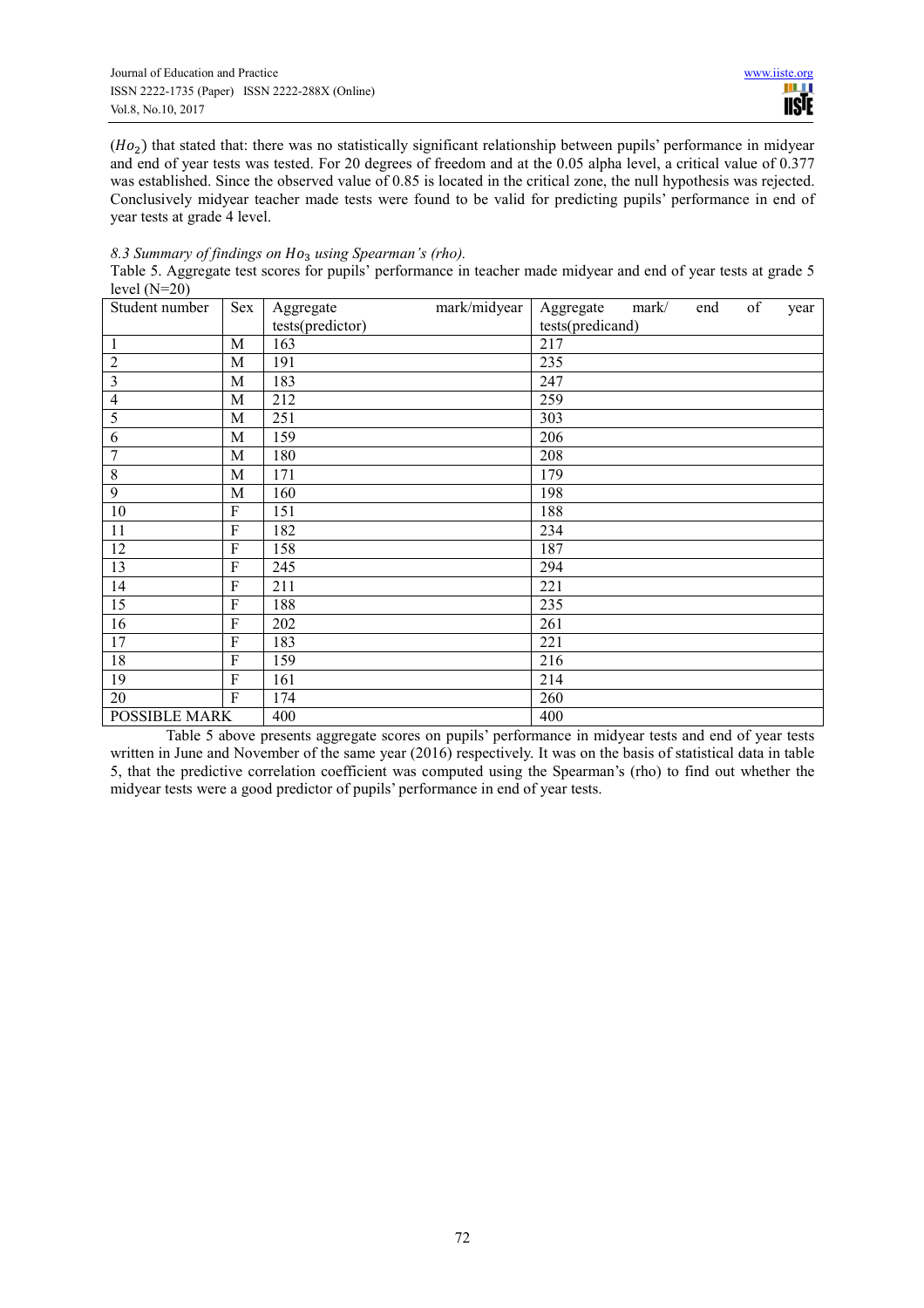| Table 6. Calculation of Spearman's (rho) to determine the predictive validity of teacher made midyear tests at |  |  |  |  |
|----------------------------------------------------------------------------------------------------------------|--|--|--|--|
| grade 5 level.                                                                                                 |  |  |  |  |

| $\overline{X}$ | $\mathbf Y$ | Rank(x)        | Rank(y)        | ${\bf D}$        | $D^2$              |
|----------------|-------------|----------------|----------------|------------------|--------------------|
| 163            | 217         | $\overline{7}$ | 9              | $-2$             |                    |
| 191            | 235         | 15             | 14             | 1                | $\overline{4}$     |
| 183            | 247         | 13             | 15             | $-2$             | 1                  |
| 212            | 259         | 18             | 16             | $\overline{2}$   | $\overline{4}$     |
| 251            | 303         | 20             | 20             | $\boldsymbol{0}$ | $\overline{4}$     |
| 159            | 206         | $\overline{4}$ | 5              | 1                | $\boldsymbol{0}$   |
| 180            | 208         | 10             | 6              | $\overline{4}$   | $\mathbf{1}$       |
| 171            | 179         | $\,$ 8 $\,$    | $\mathbf{1}$   | $\overline{7}$   | 16                 |
| 160            | 198         | $\mathfrak{Z}$ | $\overline{4}$ | $-1$             | 49                 |
| 151            | 188         | $\mathbf{1}$   | $\overline{3}$ | $-2$             | $\mathbf{1}$       |
| 182            | 234         | 11             | 12             | $-1$             | $\overline{4}$     |
| 158            | 187         | $\overline{2}$ | $\overline{2}$ | $\boldsymbol{0}$ | 01                 |
| 245            | 294         | 19             | 19             | $\boldsymbol{0}$ | $\boldsymbol{0}$   |
| 211            | 221         | 17             | 11             | 6                | 36                 |
| 188            | 235         | 14             | 14             | $\boldsymbol{0}$ | $\boldsymbol{0}$   |
| 202            | 261         | 16             | 18             | $-2$             | $\overline{4}$     |
| 183            | 221         | 13             | 11             | $\overline{2}$   | $\overline{4}$     |
| 159            | 216         | $\overline{4}$ | 8              | $-4$             | 16                 |
| 161            | 214         | 6              | $\overline{7}$ | $-1$             | 1                  |
| 174            | 260         | $\mathbf{9}$   | 17             | $-8$             | 64                 |
|                |             |                |                |                  | $\Sigma D^2 = 210$ |

Spearman's rho =  $1 - \frac{6 \sum D^2}{n(n^2-1)}$  $rho = 1 - \frac{6 \times 210}{20(20^2 - 1)}$ 

Therefore rho =  $0.84$ 

The third null hypothesis had predicted no relationship between pupils' performance in teacher made midyear tests and end of year tests at grade 5 level. Statistical data presented on table 6 above was used to run a test of significance on  $Ho_3$ . For 20 degrees of freedom and at the 0.05 probability level, a critical value of 0.377 was read off from the table of critical values. Consequently the null hypothesis  $Ho_3$  was rejected. The observed (rho) of 0.84 is greater than the table value of 0.377, and located within the critical region. In conclusion teacher made tests administered to pupils at grade 5 level were a good predictor of the same pupils' performance in end of year tests.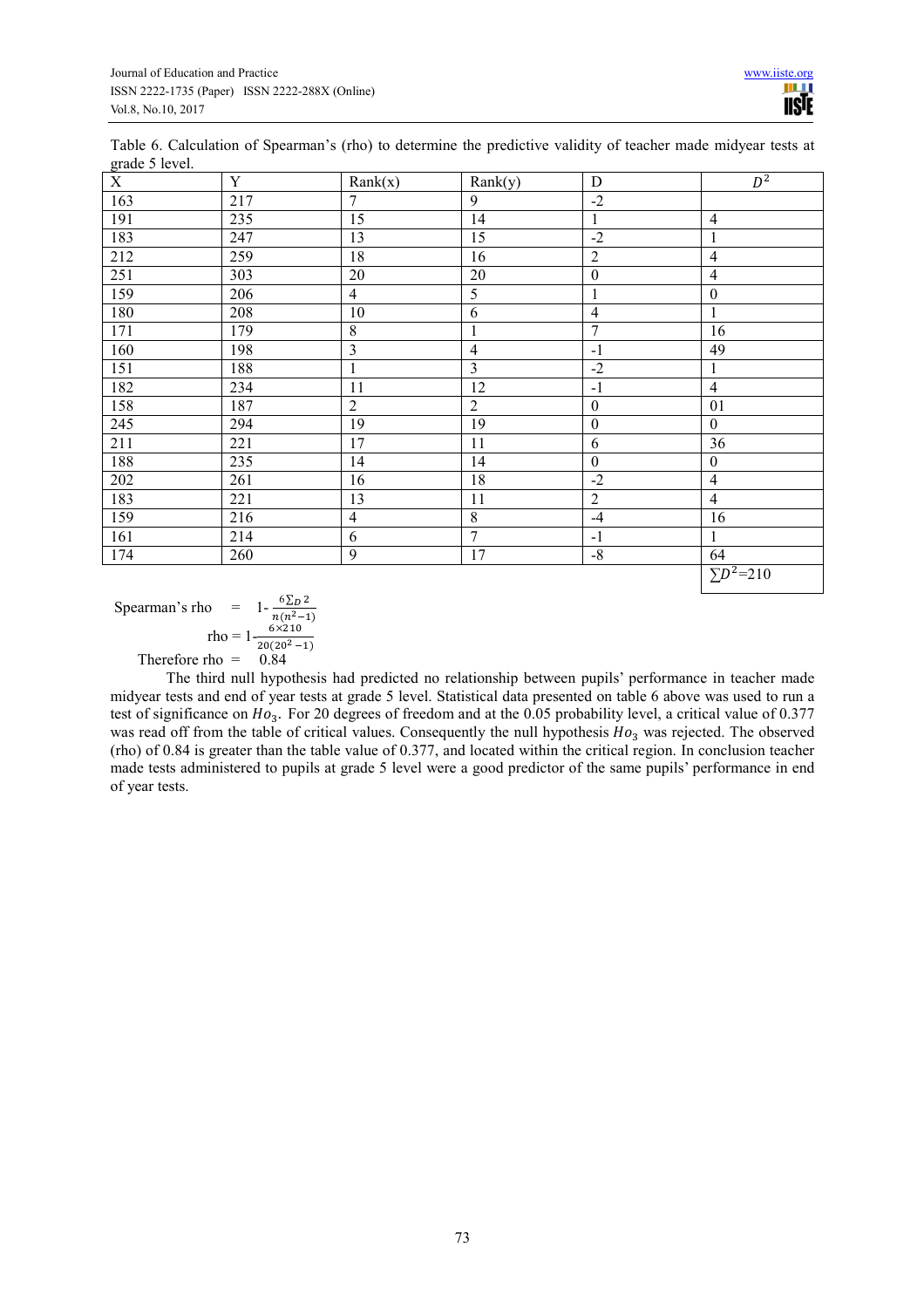8.4 Summary of findings on Ho<sub>4</sub> using Spearman's (rho)

Table 7. Aggregate test scores for pupils' performance in teacher made midyear and end of year tests at grade 6 level of the Zimbabwean Education System.

| Student                 | Sex            | mark/midyear<br>Aggregate | of<br>mark/end<br>Aggregate<br>year |
|-------------------------|----------------|---------------------------|-------------------------------------|
| number                  |                | tests(predictor)          | tests(predicant)                    |
| $\mathbf{1}$            | M              | 167                       | 175                                 |
| $\sqrt{2}$              | M              | 160                       | 179                                 |
| $\overline{\mathbf{3}}$ | M              | 138                       | 152                                 |
| $\overline{4}$          | $\mathbf M$    | 129                       | 155                                 |
| 5                       | M              | 232                       | 195                                 |
| 6                       | M              | 133                       | 168                                 |
| $\overline{7}$          | $\mathbf{M}$   | 303                       | 323                                 |
| $\,8\,$                 | M              | 149                       | 148                                 |
| $\overline{9}$          | M              | 175                       | 174                                 |
| 10                      | M              | 269                       | 210                                 |
| 11                      | $\rm F$        | 239                       | 235                                 |
| 12                      | $\rm F$        | 171                       | 185                                 |
| 13                      | $\overline{F}$ | 183                       | 196                                 |
| 14                      | F              | 280                       | 285                                 |
| 15                      | $\rm F$        | 178                       | 189                                 |
| 16                      | $\rm F$        | 244                       | 245                                 |
| 17                      | $\overline{F}$ | 168                       | 201                                 |
| 18                      | $\rm F$        | 231                       | 255                                 |
| 19                      | $\rm F$        | 202                       | 227                                 |
| 20                      | $\mathbf{F}$   | 187                       | 191                                 |
| Possible mark           |                | 400                       | 400                                 |

The statistical data presented on table 7 above was used to calculate the coefficient of correlation using Spearman's (rho).

Table 8. Computation of Spearman's coefficient of correlation (rho) to assess the predictive validity of teacher made tests at grade 6 level.

| 167<br>175<br>$\boldsymbol{0}$<br>$\boldsymbol{0}$<br>6<br>6<br>$\mathfrak s$<br>$\overline{7}$<br>$-2$<br>160<br>179<br>$\overline{4}$<br>$\overline{\mathbf{3}}$<br>138<br>$\overline{2}$<br>152<br>$\mathbf{1}$<br>1<br>$\mathfrak{Z}$<br>$-2$<br>$\overline{4}$<br>129<br>155<br>1<br>15<br>11<br>232<br>195<br>$\overline{4}$<br>16<br>133<br>$\overline{2}$<br>$-2$<br>168<br>$\overline{4}$<br>4<br>303<br>20<br>$20\,$<br>$\boldsymbol{0}$<br>323<br>$\boldsymbol{0}$<br>$\overline{\mathbf{3}}$<br>$\overline{9}$<br>149<br>$\overline{4}$<br>148<br>$\mathbf{1}$<br>9<br>5<br>175<br>16<br>174<br>4<br>5<br>269<br>18<br>13<br>25<br>210<br>15<br>235<br>239<br>16<br>1<br>1<br>$8\,$<br>8<br>171<br>185<br>$\boldsymbol{0}$<br>$\boldsymbol{0}$<br>9<br>183<br>$-8$<br>64<br>11<br>196<br>18<br>280<br>285<br>19<br>$\mathbf{1}$<br>1<br>9<br>178<br>189<br>10<br>1<br>1 | $\mathbf X$ | $\mathbf Y$ | Rank(x) | $\overline{Rank}(y)$ | $\mathbf D$  | $\overline{D^2}$ |
|-------------------------------------------------------------------------------------------------------------------------------------------------------------------------------------------------------------------------------------------------------------------------------------------------------------------------------------------------------------------------------------------------------------------------------------------------------------------------------------------------------------------------------------------------------------------------------------------------------------------------------------------------------------------------------------------------------------------------------------------------------------------------------------------------------------------------------------------------------------------------------------|-------------|-------------|---------|----------------------|--------------|------------------|
|                                                                                                                                                                                                                                                                                                                                                                                                                                                                                                                                                                                                                                                                                                                                                                                                                                                                                     |             |             |         |                      |              |                  |
|                                                                                                                                                                                                                                                                                                                                                                                                                                                                                                                                                                                                                                                                                                                                                                                                                                                                                     |             |             |         |                      |              |                  |
|                                                                                                                                                                                                                                                                                                                                                                                                                                                                                                                                                                                                                                                                                                                                                                                                                                                                                     |             |             |         |                      |              |                  |
|                                                                                                                                                                                                                                                                                                                                                                                                                                                                                                                                                                                                                                                                                                                                                                                                                                                                                     |             |             |         |                      |              |                  |
|                                                                                                                                                                                                                                                                                                                                                                                                                                                                                                                                                                                                                                                                                                                                                                                                                                                                                     |             |             |         |                      |              |                  |
|                                                                                                                                                                                                                                                                                                                                                                                                                                                                                                                                                                                                                                                                                                                                                                                                                                                                                     |             |             |         |                      |              |                  |
|                                                                                                                                                                                                                                                                                                                                                                                                                                                                                                                                                                                                                                                                                                                                                                                                                                                                                     |             |             |         |                      |              |                  |
|                                                                                                                                                                                                                                                                                                                                                                                                                                                                                                                                                                                                                                                                                                                                                                                                                                                                                     |             |             |         |                      |              |                  |
|                                                                                                                                                                                                                                                                                                                                                                                                                                                                                                                                                                                                                                                                                                                                                                                                                                                                                     |             |             |         |                      |              |                  |
|                                                                                                                                                                                                                                                                                                                                                                                                                                                                                                                                                                                                                                                                                                                                                                                                                                                                                     |             |             |         |                      |              |                  |
|                                                                                                                                                                                                                                                                                                                                                                                                                                                                                                                                                                                                                                                                                                                                                                                                                                                                                     |             |             |         |                      |              |                  |
|                                                                                                                                                                                                                                                                                                                                                                                                                                                                                                                                                                                                                                                                                                                                                                                                                                                                                     |             |             |         |                      |              |                  |
|                                                                                                                                                                                                                                                                                                                                                                                                                                                                                                                                                                                                                                                                                                                                                                                                                                                                                     |             |             |         |                      |              |                  |
|                                                                                                                                                                                                                                                                                                                                                                                                                                                                                                                                                                                                                                                                                                                                                                                                                                                                                     |             |             |         |                      |              |                  |
|                                                                                                                                                                                                                                                                                                                                                                                                                                                                                                                                                                                                                                                                                                                                                                                                                                                                                     |             |             |         |                      |              |                  |
|                                                                                                                                                                                                                                                                                                                                                                                                                                                                                                                                                                                                                                                                                                                                                                                                                                                                                     | 244         | 245         | 17      | 16                   | $\mathbf{1}$ | $\mathbf{1}$     |
| $\overline{7}$<br>168<br>12<br>$-5$<br>25<br>201                                                                                                                                                                                                                                                                                                                                                                                                                                                                                                                                                                                                                                                                                                                                                                                                                                    |             |             |         |                      |              |                  |
| 255<br>17<br>$-3$<br>9<br>231<br>14                                                                                                                                                                                                                                                                                                                                                                                                                                                                                                                                                                                                                                                                                                                                                                                                                                                 |             |             |         |                      |              |                  |
| 203<br>227<br>13<br>14<br>$-1$<br>1                                                                                                                                                                                                                                                                                                                                                                                                                                                                                                                                                                                                                                                                                                                                                                                                                                                 |             |             |         |                      |              |                  |
| $\sqrt{2}$<br>187<br>12<br>10<br>$\overline{4}$<br>191                                                                                                                                                                                                                                                                                                                                                                                                                                                                                                                                                                                                                                                                                                                                                                                                                              |             |             |         |                      |              |                  |
| $\overline{\sum}D^2=186$                                                                                                                                                                                                                                                                                                                                                                                                                                                                                                                                                                                                                                                                                                                                                                                                                                                            |             |             |         |                      |              |                  |

Spearman's rho = 
$$
1 - \frac{6\Sigma D^2}{n(n^2 - 1)}
$$
  
rho = 
$$
1 - \frac{6\times186}{7980}
$$
  
Therefore rho = 0.86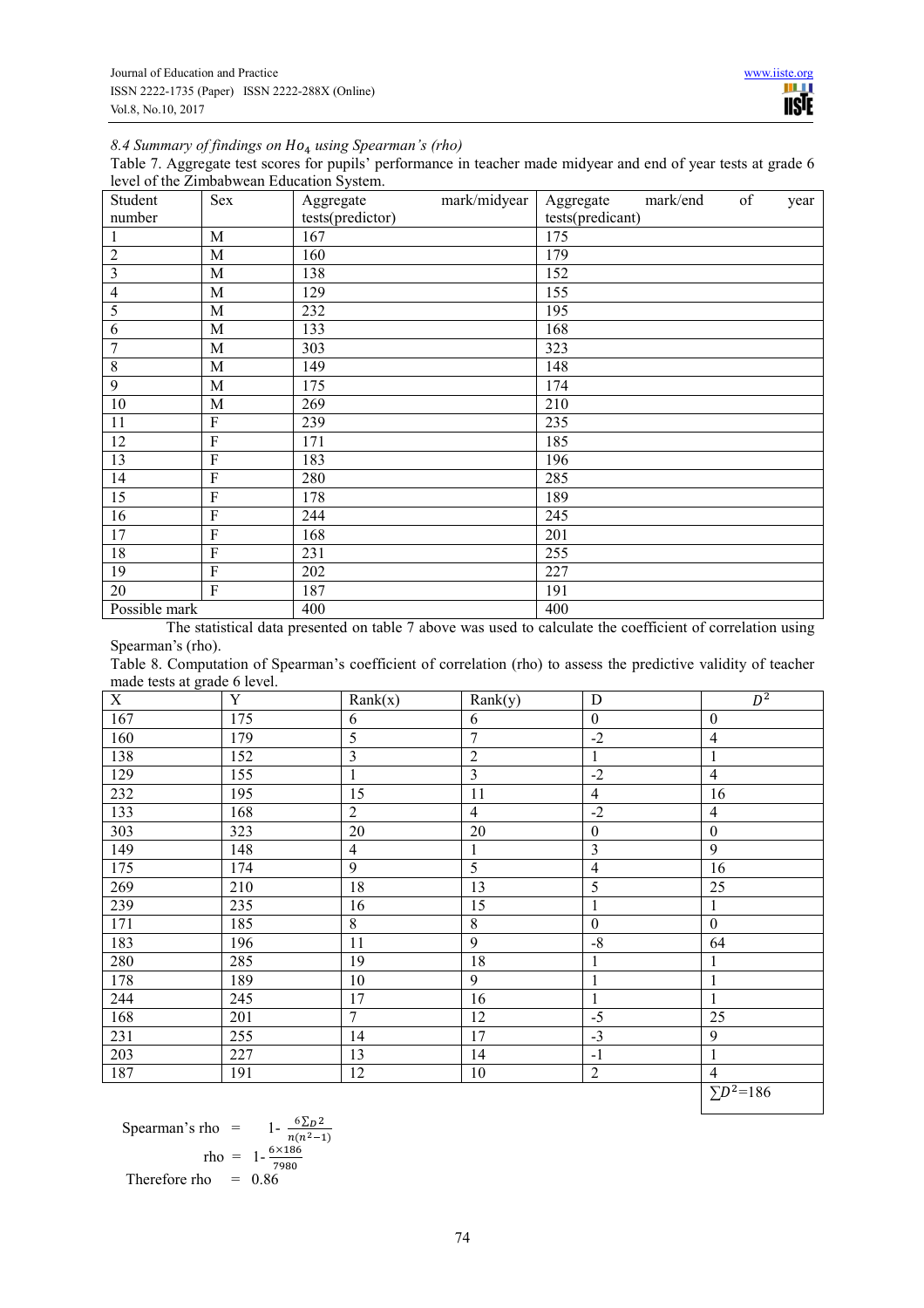Information on table 8 above was used to run a test of significance on the fourth and final null hypothesis Ho<sub>4</sub> that ruled out a statistically significant relationship between test scores obtained by grade 6 pupils for midyear and end of year tests. Thus the observed Spearman's rho of 0.86 is greater than the rho critical of 0.377 read off from the table of critical values at the 0.05 probability level and for 20 degrees of freedom. Since the observed Spearman's rho of 0.86 is located within the critical zone, the null hypothesis was rejected. By way of conclusion the teacher made tests at grade 6 level possessed a good degree of predictive validity.

#### **9. Discussion of Major Findings**

Information gleaned from related studies and data collected from the field were subsequently analysed to find out if any clear patterns emerged. Generally there was a serious concurrence of data on almost all major focus areas, as reflected in the discussion that follows.

The first hypothesis had ruled out any significant relationship between pupils' performance in teacher made midyear and end of year tests at grade 3 level. The major finding on this hypothesis revealed a close relationship between pupils' performance in the two tests, hence the null hypothesis was rejected. The outcome of the significance test on the first hypothesis concurred with Gay (1980), whose study proved the validity of the graduate record examination (GRE) in predicting a high probability of success in the graduate school.

The second hypothesis similarly predicated no significance relationship between pupils' performance in the predictor and criterion tests at grade 4 level of the Zimbabwean primary education sector. Once more the hypothesis was put to the court of empirical justice. The significance test disapproved the hypothesis. Consequently the second null hypothesis was rejected. As a result pupils' performance in the predictor tests was significantly correlated to their performance in the criterion tests. Quite outstanding parallels were discernible between research results of this study and findings of a study by Majundar (1973). The referred study ascertained the predictive validity of the newly constructed mathematics creative test series that was used in the national talent search in India.

The third hypothesis postulated that there was no significant relationship between pupils' performance in midyear and end of year tests at grade 5 level. Similarly the hypothesis was put to the rigour of empirical testing. The null hypothesis was subsequently rejected. The correlation coefficient of pupils' performance in the two tests was not only high but also located in the critical region, attesting to the validity of midyear tests in predicting pupils' performance in end of year tests.

Finally the last and fourth null hypothesis had dismissed any significant relationship between pupils' performance in midyear and end of year tests at grade 6 level. Results from the significance test run on the hypothesis depicted a close relationship between pupils' performance in the two tests. Accordingly the null hypothesis was rejected. It was concluded that teacher made tests were valid enough to predict pupils' performance in a future known criterion of success. The finding on this hypothesis was in tandem with results of studies conducted earlier on, on the subject of predictive validity (Bennet, Seashore and Wesman, 1974; Mc Gall, 1977 and MacNemer, 1964).

An inspection of findings on all the four hypotheses depicts that teacher made tests were valid for prediction purposes across all the sampled four grade levels of the Zimbabwean Primary Education Sector. Relative stability and consistency in pupils' performance in the two tests was observed. Lack of positive perfect correlation between the two sets of scores could be attributed to improvement of maturation levels of pupils and intervening learning during the period between the two measurements.

#### **10. Summary, Conclusions and Recommendations**

The focal point of this investigation was to carry out a multilevel assessment of the predictive validity of teacher made tests in the Zimbabwean Primary Education System. The correlational research design provided a guiding framework for the study. Subsamples of 20 students per grade were randomly generated from four districts of Masvingo Province. Given the similarities in teacher and pupil characteristics across the country, teachers and pupils who participated in the study were deemed representative enough to be basis for credible generalizations. Significance tests run on the four hypotheses depicted homogenous results, in that they were all rejected. The results provided a solid background for conclusions and recommendations.

# **Conclusions**

- Teacher made tests in the Zimbabwean Primary Education sector were found to be valid for predicting pupils' performance in future known criteria of success.
- If teacher made tests possessed an element of predictive validity, then the corollary was also true, the same tests were generally reliable, notwithstanding the fact that the other way round is not true, a reliable test is not always valid.
- The study also concluded that factors that affect predictive validity of teacher made tests were varied.
- The high correlation coefficients observed in computations above attested to the relative stability and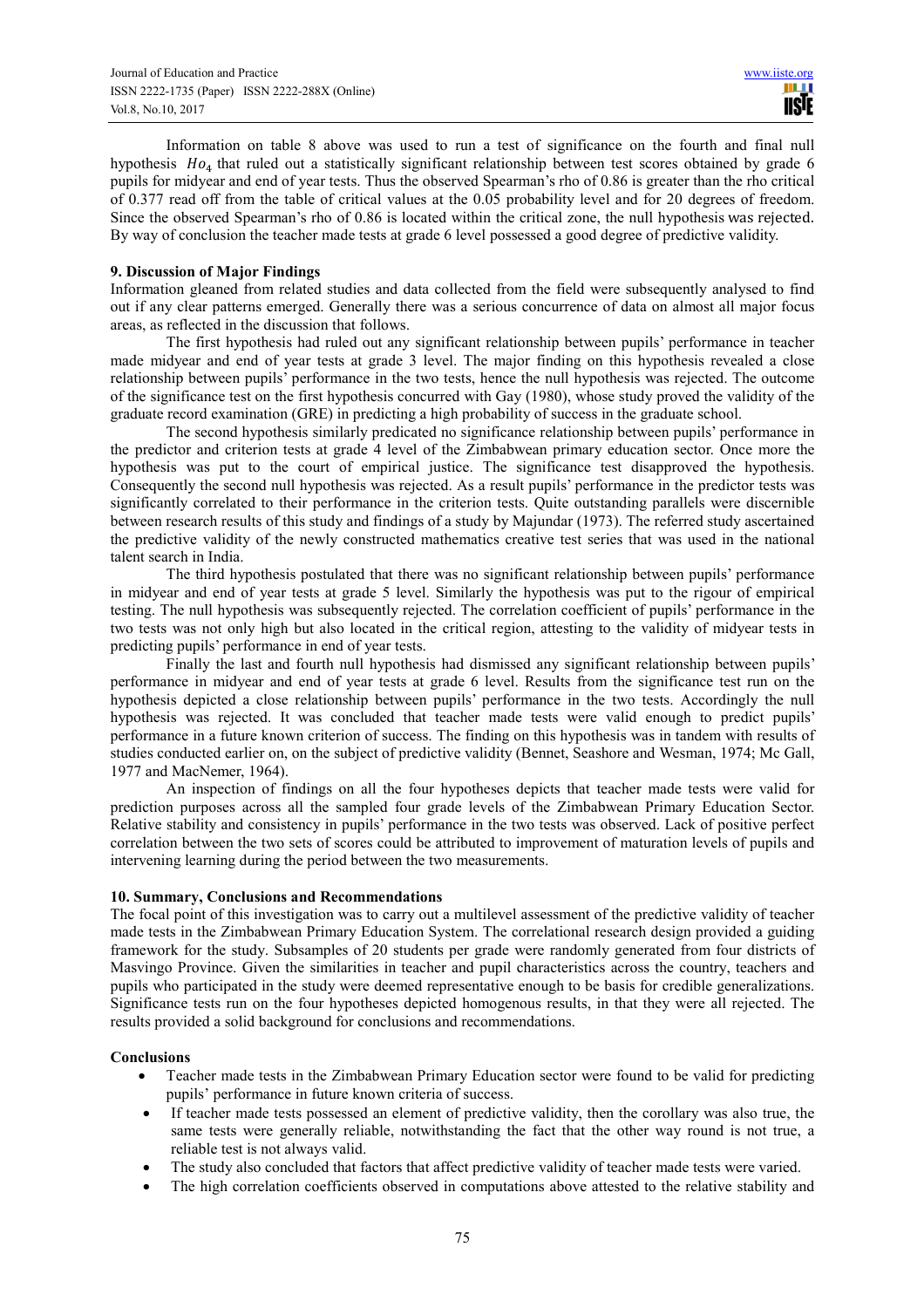ш **USIE** 

consistency of test scores generated through the predictor and criterion tests.

• If teacher made tests possessed the quality of predictive validity, then they were amenable to wide range of educational applications as articulated in the recommendations propounded underneath.

#### **Recommendations**

On the basis of the above research findings and conclusions, some recommendations that had a bearing on educational programming were promulgated. Thus it was recommended that:

- Placement decisions on pupils' entry into next grades must be made conveniently earlier using data obtained from teacher made midyear tests.
- Critical decisions on referral and repetition cases could be finalized on the basis of midyear test results.
- Schools should develop standardized batteries of midyear and end of year tests.
- Given their proven validity, teacher made tests could be used for selection of pupils into resource units and special classes.
- Teacher made tests be used instead of the western developed (WRAT) tests for the performance Lag Address Programme (PLAP).
- Teachers' colleges and universities should make testing and evaluation a critical component of their curriculum.
- Teachers should receive occasional and systematic inservice training on tests construction to embrace a wide range of validation procedures.
- Educationists should be empowered to make more informed and meaningful interpretation of test outcomes using advanced statistical procedures.
- Terminal evaluation of students at the end of the Primary Education cycle (PEC) be localized to articulate the unique, environmental, cultural, technological, economic and developmental factors obtaining in different communities.
- Further studies should be conducted to assess the predictive and other forms of validity at different levels of Zimbabwean education system.

#### **References**

Bogdan, R.C and Biklen, S.K. (1997*). Qualitative Research for Education*. Boston: Allyn and bacon Bogdan, R.C. and Taylor. S. (1975) .*Introduction to qualitative research*. New York john Wiley and sons. Borg, W.R. and Gall, M.D. (2000). *Educational Research: An introduction. New York*: David Mekay Company, Inc. Cohen, L. and Manion, L. (1980). *Research Methods in Education*. London Routledge. Cohen, R.J and Swerdlick, M.E (2005) *Psychological Testing and Assessment* (6<sup>th</sup>ed). New York:McGraw-Hill. Furgurson, G.A. (1981*). Statistical Analysis in Psychology and Education* (5<sup>th</sup>ed). Auckland: MacGraw-Hill International Company. Gay, L.R. (1980). *Educational evaluation and measurement*. London: Merrill Publishing Company. Gronlund, N.E. (1981). *Measurement and Evaluation in teaching*. New York: Macmillan Publishing Company. Gronlund, N.E and Linn, R.L. (1995). *Measurement and Assessment in Teaching* (7<sup>th</sup>ed). London: Prentice Hall, Inc. Guilford, J.P and Fruchter, B (1981) *Fundamental Statistics in psychology and Education*. Singapore: McGraw-Hill. Harper,W.M. (1991). Statistics. Singapore: Longman. Hopkins,K.D and Stanely, J.C (1981). *Educational and psychological Measurement and Evaluation*. New Jersey: Prendice Hall, Inc, Englewood Cliffs. Hopkins, C.D. (1976). *Educational Research Structure for inquiry*. Columbus: Merrill Publishing Company.

- Kelvin, M., Frances, P. G., Glen, P.A., Michaell, s., Paul, H. L., and Jane, K. S. (2008). The Thorny Nature of Predictive Validity Studies on Screaning Tests For Developmental Behavioral Problems. *Pediatrics.* October, 2008, Volume 122/ Issue 4.
- Kinyua, K. and Okunya, L. O. (2014). Validity and reliability of Teacher made Tests: Case Study of Year 11 Physics in Nyahururu District in Kenya. (2014*). African Educational Research Journal*. Vol 2 (2) pages 61-71, May 2014 ISSN 2354-2160
- Kubiszyn, T.and Borich, G. (1983). *Educational Testing and Measurement: A Classroom Application and Practice*. New York: Harper Collins.